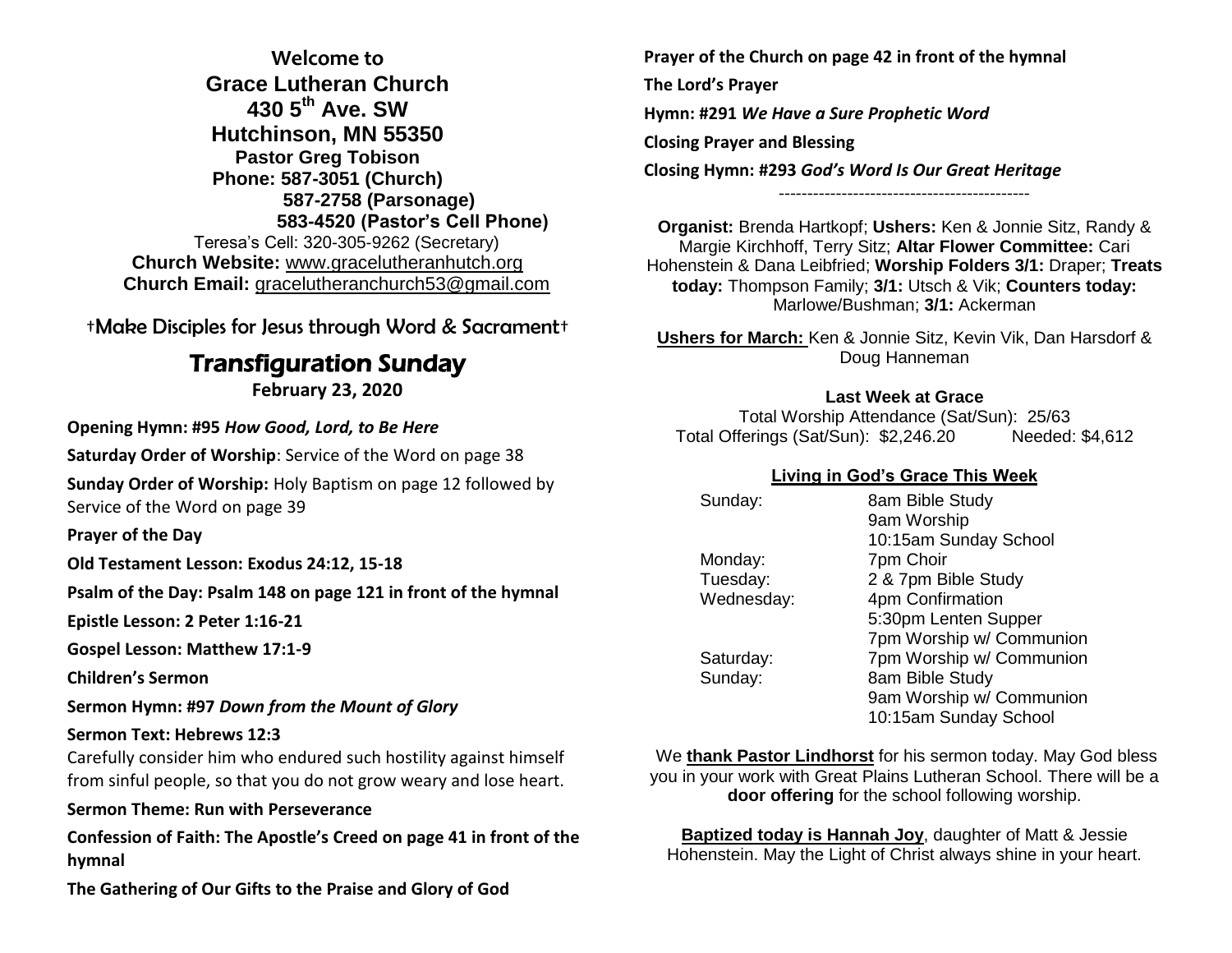**March calendars** are now available.

If anyone is interested in participating in **Reality Easter**, please speak to Pastor Tobison. There are non-speaking parts.

We will have a door offering for **LIMA** following worship the weekend of March 1.

**Ash Wednesday** is February 26. There will be a pancake supper served by the Women's Circle at 5:30pm. Worship with Communion will begin at 7pm. A free-will offering will be taken for the Central African Medical Mission.

### **Lenten Suppers will be served by:**

3/4 — Long Range Planning – tacos & wraps 3/11 — GILL – soups & sandwiches 3/18 — St. Peter's – sandwiches & salads 3/25 — Evangelism/Fellowship Committees – sloppy jo's 4/1 — Church Council – fish fry & game feed 4/9 — Choir – hotdishes

# **Save the Date:**

March 19 & 20: Movie night at Grace at 7pm — *Gospel of Mark*

April 17-25: TBD – Play at Bethany Lutheran College *Treasure Island*

May 22: Tour of St. John's College & St. John's Bible More info to come

August: St. Paul Saints game (possible date Aug. 30)

Immanuel Lutheran School: 320-587-4858 Brian Gephart, Principal: 269-932-5117 Ryan Bushman, President: 320-583-2801 Tim Utsch, Vice President: 320-232-3384